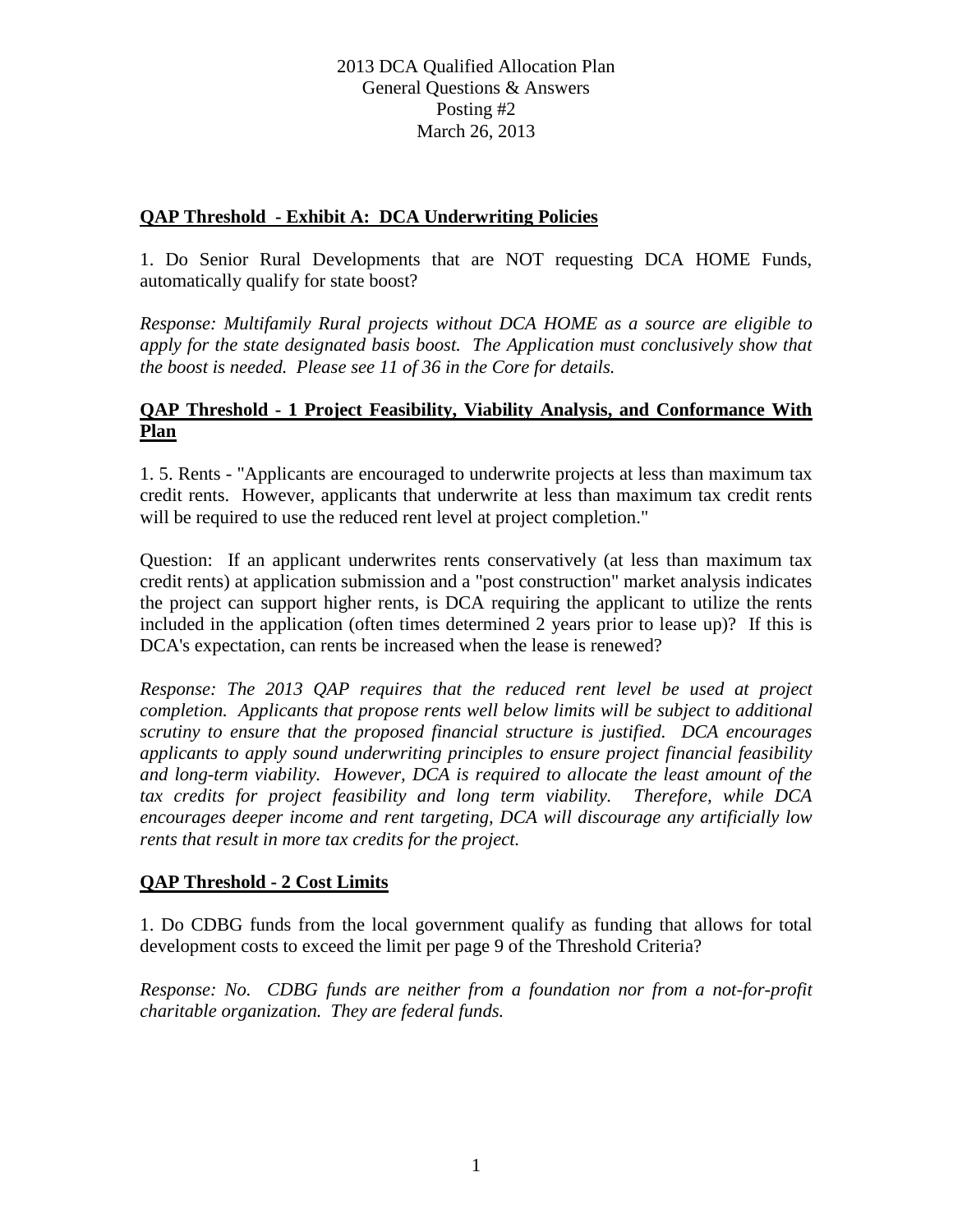# 2013 DCA Qualified Allocation Plan General Questions & Answers Posting #2 March 26, 2013

## **QAP Threshold - 20 Qualifications For Project Participants (Performance)**

1. If a member of a project team submitted at pre-application is removed from the project, post qualification determination but before full applications are due, and the remaining members of the project team, in their opinion, would be qualified the same without the removed member (i.e. Qualified without Conditions), what information should be submitted at full application...an updated performance workbook showing the new project team only, or an entirely new package (workbook and fee)?

*Response: If there are any changes from the pre-application submission, an entirely new Qualification Determination request should be submitted in the Application. No fee for the Qualification Determination review is required at the time of Application.*

### **QAP Scoring - 3 Desirable And Undesirable Characteristics**

1. Given the Federal government continually closes USPS locations across the nation, would DCA consider changing their stance, or providing clarification that would allow 3rd party vendors, such as UPS, who offer P.O. Box and other postal services similar to USPS locations to qualify for points under the "Post Office" Desirable Activity?

*Response: No. Post office refers to a location of the United States Postal Service.*

# **QAP Scoring - 4 Community Transportation Options**

1. How will DCA measure the distance to a public transportation stop that is located across the street from a proposed site?

*Response: DCA will measure the walking/driving distance from the site's main entrance to the referenced public transportation stop.*

#### **QAP Scoring – 11 Nonprofit**

1. For Nonprofit points, the QAP states that, "The desired outcome of this category is to meet the statutory of the 10% set aside by awarding points to strong, innovative, missionoriented nonprofit organizations proposing projects which target at-risk populations." Does this means that Applications selected for these points will automatically be selected by DCA to fill the 10% nonprofit set aside?

*Response: No. While the QAP does offer a competitive advantage to nonprofit organizations which best meet the listed criteria, receiving Nonprofit points will not necessarily result in the ultimate selection of the Application for funding. DCA will award Nonprofit points to Applications based on their merits in meeting the criteria established in the QAP, regardless of their position in the overall field of Applications.*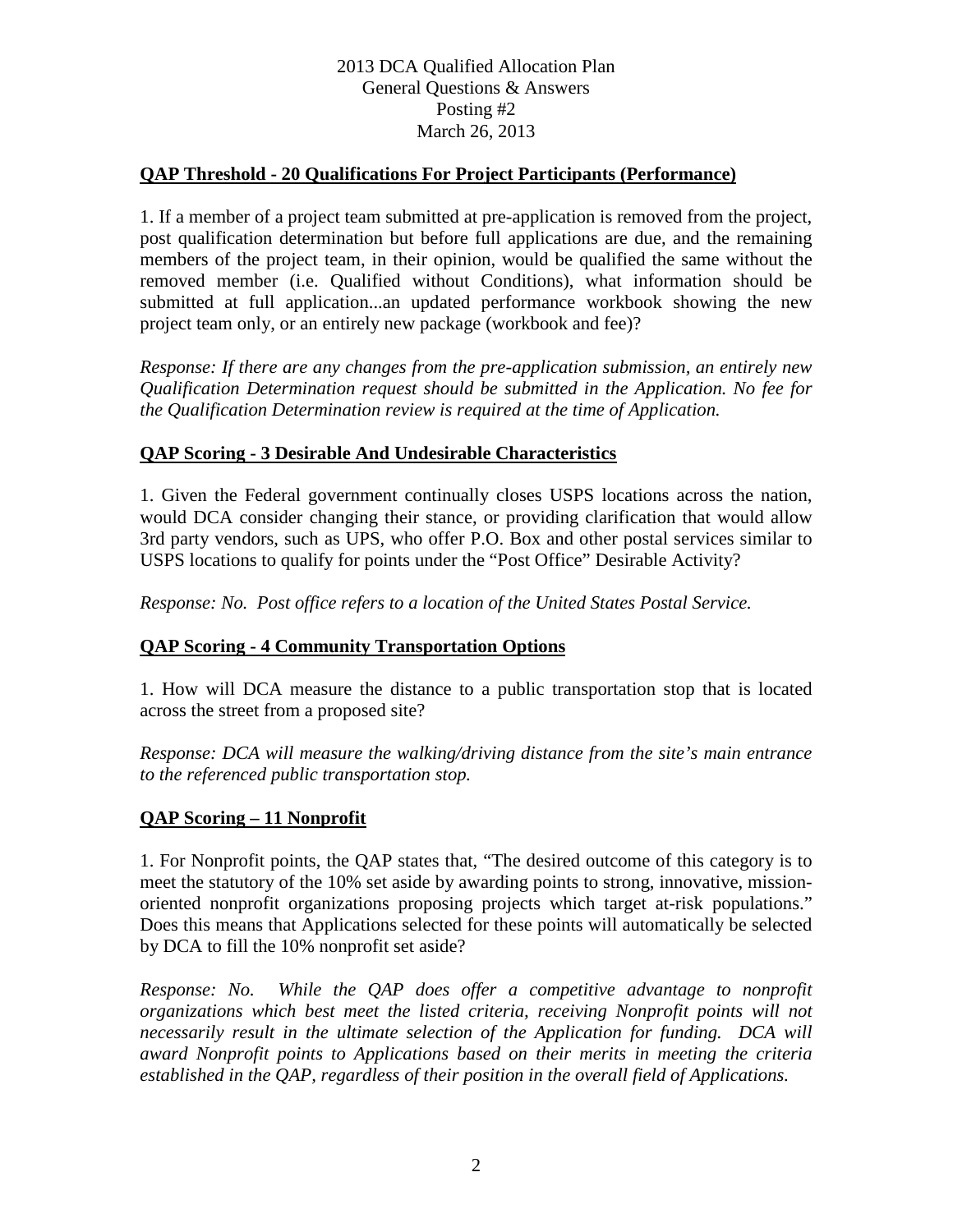## 2013 DCA Qualified Allocation Plan General Questions & Answers Posting #2 March 26, 2013

### **QAP Scoring - 14 Leveraging Of Resources**

#### 1. A. Grants/Loans

The QAP states that "new loans" or "new grants" from the following sources that will provide new capital funding will qualify for points under this category…

Question: Would DCA consider a "forgiven loan" as a grant source eligible for points in this category for properties that have existing debt at the time of application submission where the lender is willing to forgive the loan upon receipt of a tax credit allocation?

*Response: No. An existing loan which has been forgiven or will be forgiven does not provide new capital funding to the project.*

2. The Core states that applicants that appear to be requesting HOME funds for point purposes and do not show a clear need will not receive a consent (page 15 of 36). What is DCA's position if an applicant has applied for HOME consent in a particular location and another applicant has applied in that same location without HOME funds? Even if the HOME application scored higher, wouldn't the fact that the other application is financially feasible without the use of HOME funds, obligate DCA to award tax credits to the non-HOME application?

*Response: The QAP Core (p.26 of 36) states that projects with HOME funds will be selected over projects without HOME funds if more than one project scores competitively in the same market area. DCA requires that recipients of HOME consents selected for a*  tax credit award must use the funds in order for DCA to meet its HUD commitment *requirements. An Applicant must demonstrate the need for HOME funds at preapplication.*

#### **QAP Scoring - 16 Integrated Supportive Housing**

1. On Section B: Target Population Preference of the XVI: Integrated Supportive Housing scoring section, what does a local public housing authority need to do in order for an application to be eligible for these points? What if DCA is the Section 8 housing choice voucher administrator for that jurisdiction?

*Response: DCA, as the Section 8 Housing Choice Voucher administrator for 149 counties in Georgia, has received approval from HUD regional and national office to establish a tenant selection preference for persons with specific disabilities identified in the Settlement Agreement (see QAP Scoring, p. 20 for reference) and for persons participating in the Money Follows the Person Demonstration Program. This approval from HUD is case-specific to DCA, and cannot be extended to other jurisdictions. DCA has authorized the selection preference in its Administration Plan, which can be accessed at the link below (see Section 5-3 of the preference language). Other jurisdictions should*